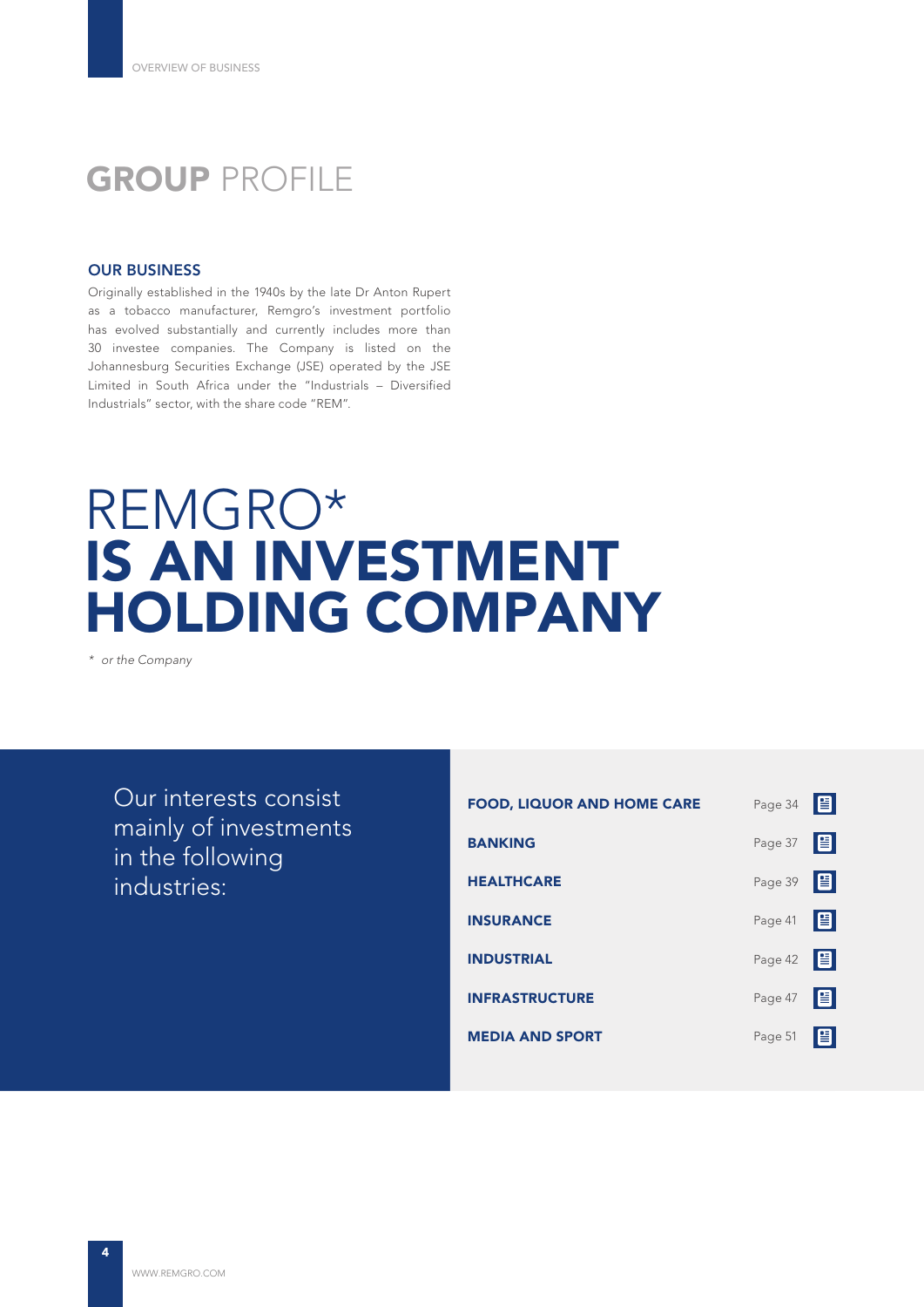## GROUP STRUCTURE

AT 30 JUNE 2016

#### REMGRO LIMITED (PRINCIPAL INVESTMENTS – EQUITY INTEREST HELD)

|       | <b>FOOD, LIQUOR AND HOME CARE</b>       |
|-------|-----------------------------------------|
| 25.8% | Unilever                                |
| 30.9% | Distell                                 |
| 77.3% | <b>RCL Foods</b>                        |
|       | <b>BANKING</b>                          |
| 28.2% | <b>RMBH</b>                             |
| 3.9%  | FirstRand                               |
|       |                                         |
|       | <b>HEALTHCARE</b>                       |
| 44.6% | Mediclinic                              |
|       | <b>INSURANCE</b>                        |
| 30.3% | RMI Holdings                            |
|       | <b>INDUSTRIAL</b>                       |
| 50.0% | Air Products                            |
| 34.9% | Kagiso Tiso Holdings                    |
| 24.9% | Total                                   |
| 37.7% | PGSI                                    |
| 100%  | Wispeco                                 |
|       | <b>INFRASTRUCTURE</b>                   |
| 23.1% | Grindrod                                |
| 50.9% | CIV group                               |
| 30.0% | SEACOM                                  |
|       |                                         |
|       | <b>MEDIA AND SPORT</b>                  |
| 32.3% | eMedia                                  |
| 50.0% | Premier Team Holdings (Saracens)        |
| 50.0% | <b>Blue Bulls</b>                       |
| 24.9% | Western Province Rugby                  |
| 100%  | Stellenbosch Academy of Sport           |
|       | <b>OTHER INVESTMENTS</b>                |
| 42.8% | <b>Business Partners</b>                |
|       | <b>TREASURY AND MANAGEMENT SERVICES</b> |
| 100%  | Millennia Jersey - Jersey               |
| 100%  | Remgro Finance Corporation              |
| 100%  | Remgro Healthcare Holdings              |
| 100%  | Remgro International - Jersey           |
| 100%  | Remgro Jersey GBP - Jersey              |
| 100%  | Remgro Management Services              |
|       |                                         |

Percentages represent the effective interests held. Annexures A and B in the Financial Report provide further information of subsidiary companies and investments.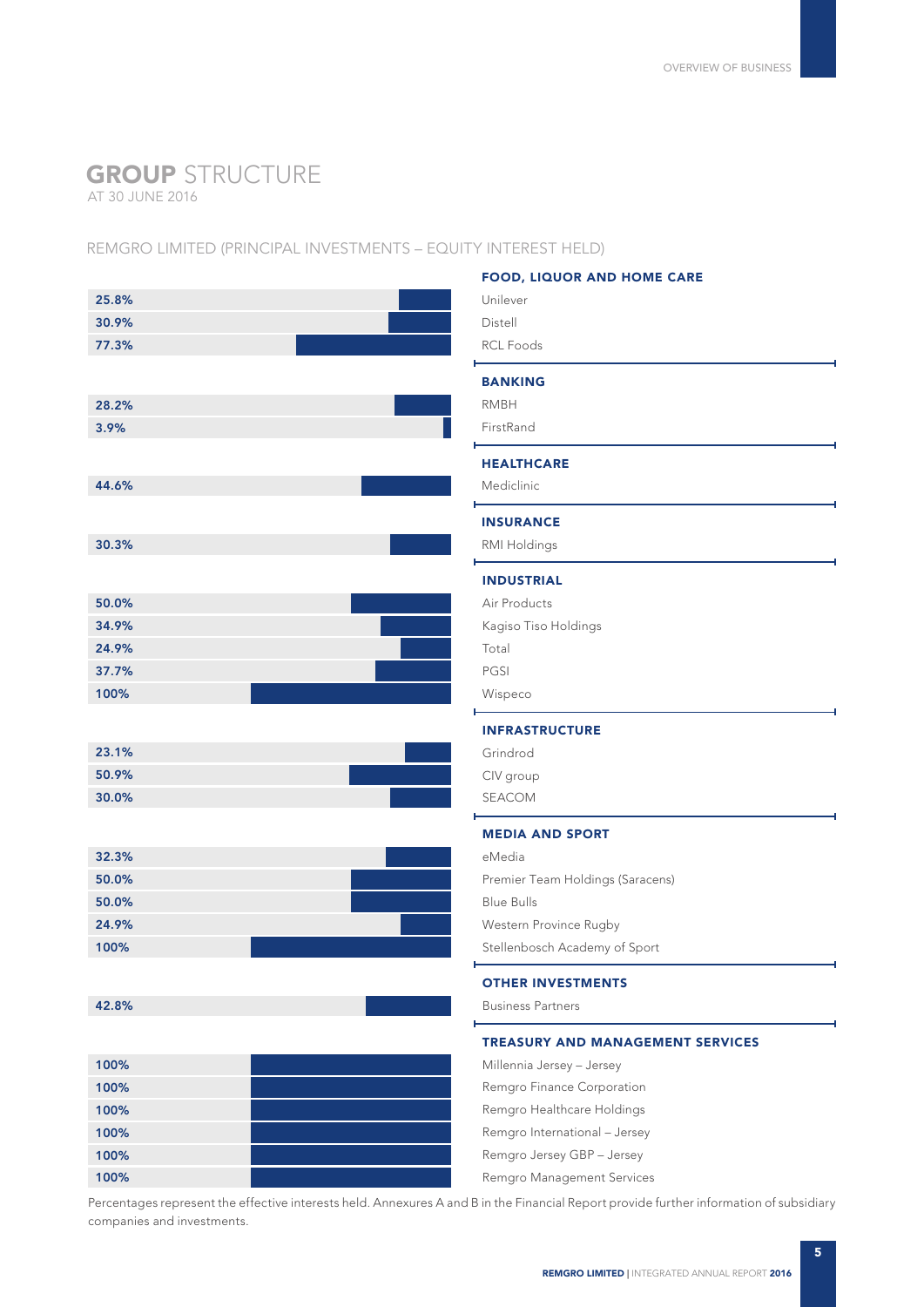## **COMPANY HISTORY**

## 68 years of doing business

| 1940s | Remgro's founding history goes back to the forties of the previous century when the founder of the Group,<br>Dr Anton Rupert, established in Johannesburg, South Africa, the tobacco company Voorbrand, forerunner of<br>Rembrandt Group Limited (Rembrandt). Rembrandt was incorporated in 1948.                                                                                                                                                                                                                                                                                                                                                                                                                                                                                               |
|-------|-------------------------------------------------------------------------------------------------------------------------------------------------------------------------------------------------------------------------------------------------------------------------------------------------------------------------------------------------------------------------------------------------------------------------------------------------------------------------------------------------------------------------------------------------------------------------------------------------------------------------------------------------------------------------------------------------------------------------------------------------------------------------------------------------|
|       | Rembrandt thus entered the South African cigarette and tobacco industry in 1948 and in the fifties expanded abroad<br>through the establishment of various international partnerships.                                                                                                                                                                                                                                                                                                                                                                                                                                                                                                                                                                                                          |
|       | Rembrandt's interests in the wine and spirits industry also date back to the 1940s when Dr Rupert and Mr DWR Hertzog<br>founded Distillers Corporation.                                                                                                                                                                                                                                                                                                                                                                                                                                                                                                                                                                                                                                         |
| 1950s | Rembrandt was listed on the Johannesburg Stock Exchange in 1956.                                                                                                                                                                                                                                                                                                                                                                                                                                                                                                                                                                                                                                                                                                                                |
| 1970s | In 1972, the overseas tobacco interests of Rembrandt were consolidated in Rothmans International, which was listed<br>on the London Stock Exchange.                                                                                                                                                                                                                                                                                                                                                                                                                                                                                                                                                                                                                                             |
|       | Since the 1970s Rembrandt expanded its interests outside tobacco, wine and spirits with investments in various<br>other economic sectors in South Africa, amongst which were banking and financial services, mining, printing and<br>packaging, medical services, engineering and food interests.                                                                                                                                                                                                                                                                                                                                                                                                                                                                                               |
| 1980s | The separation of local and overseas interests was effected in 1988 with the founding of Compagnie Financière<br>Richemont AG (Richemont) - a Swiss-listed luxury goods group that included brands such as Cartier, Dunhill and<br>Mont Blanc which then also acquired a share in Rothmans International.                                                                                                                                                                                                                                                                                                                                                                                                                                                                                       |
| 1990s | During 1993, Rembrandt co-founded South Africa's first cellular telephony company Vodacom, which was eventually<br>disposed of in 2006 by VenFin Limited (VenFin). In 1995, Rembrandt and Richemont consolidated their respective<br>tobacco interests in Rothmans International, at the time the world's fourth largest cigarette manufacturer, which<br>was then delisted, and then in 1999 merged these interests with those of British American Tobacco plc (BAT), the<br>world's second largest cigarette producer. Since then the investment in BAT was held through a joint holding<br>company in which Rembrandt (now Remgro) and Richemont held 331/3% and 66 <sup>2</sup> /3% respectively. Following the<br>above restructuring, Rembrandt became a pure investment holding company. |
| 2000  | The restructuring of Rembrandt was advanced a step further in September 2000 when the South African holding<br>structure, consisting of four listed companies, was collapsed into two listed companies, namely Remgro and VenFin.<br>Following the restructuring, Remgro represented Rembrandt's established tobacco, financial services, mining and<br>industrial interests, while the telecommunication and technology interests were housed in VenFin.                                                                                                                                                                                                                                                                                                                                       |
| 2008  | During November 2008, Remgro unbundled its investment in BAT to its shareholders by way of an interim dividend<br>in specie amounting to a total amount of R55.2 billion. Following the BAT unbundling the Group's remaining interests<br>consisted mainly of investments in banking and financial services, printing and packaging, motor components, glass<br>products, medical services, mining, petroleum products, food, wine and spirits and various other trade mark products.<br>At 30 June 2016, the value of the unbundled BAT shares has increased to R190.7 billion.                                                                                                                                                                                                                |
| 2009  | During November 2009, Remgro and VenFin merged again, adding media and technology interests to the Group's                                                                                                                                                                                                                                                                                                                                                                                                                                                                                                                                                                                                                                                                                      |
|       | investments.                                                                                                                                                                                                                                                                                                                                                                                                                                                                                                                                                                                                                                                                                                                                                                                    |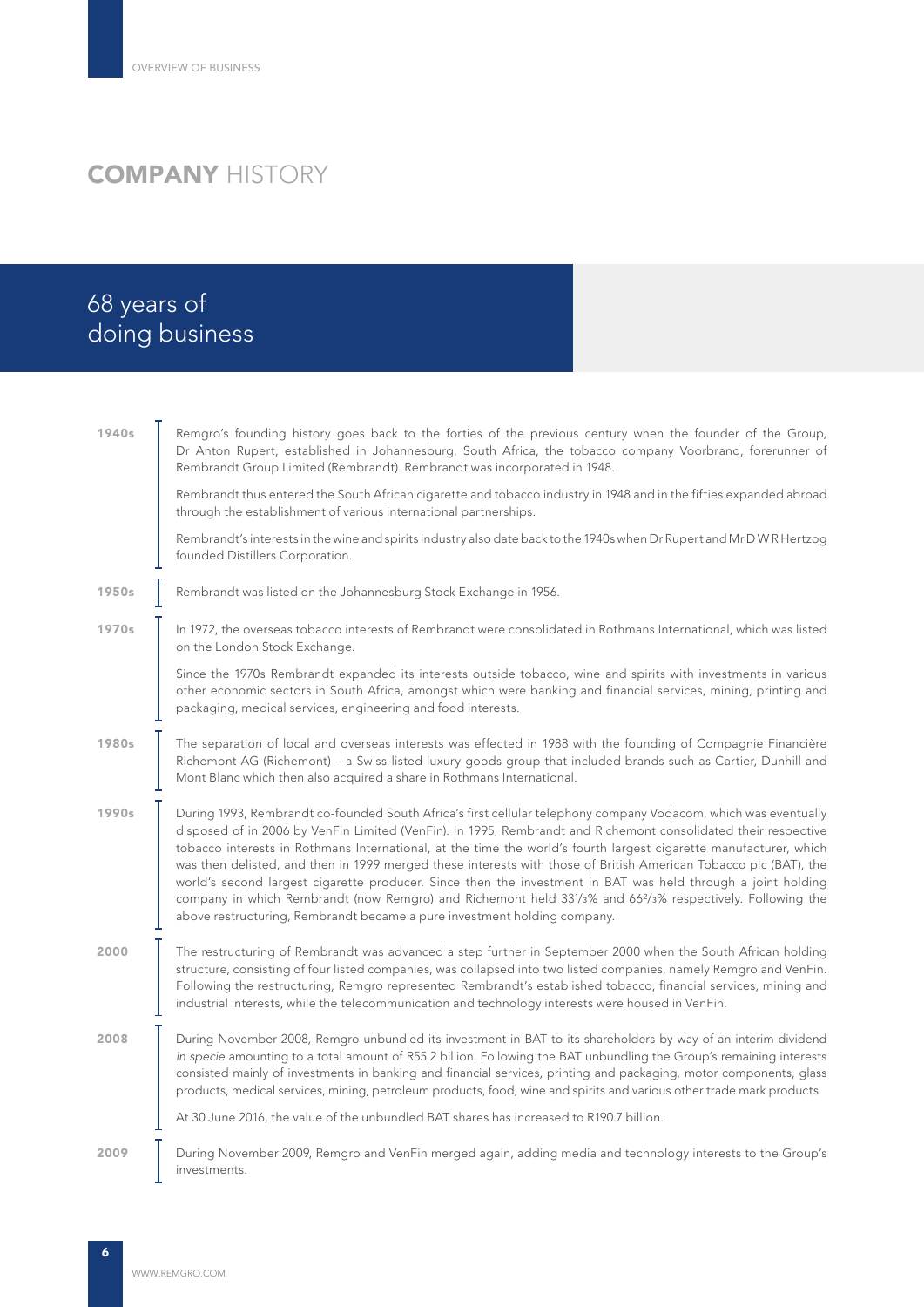#### **OUR BUSINESS MODEL**

#### HOW THE INVESTMENTS ARE MANAGED

Remgro has a few operating subsidiaries of which the material companies are RCL Foods (listed) and Wispeco (unlisted). Due to its philosophy of decentralised management, both of these companies have autonomous boards of directors and management structures and Remgro only exerts its influence through non-executive representation on the boards of these companies.

Remgro's other investments comprise both listed and unlisted companies that are not controlled by Remgro and which are mostly associated companies and joint ventures due to the significant influence or joint control exercised by Remgro through its board representation in those investee companies. Where Remgro does not have board representation such investments are treated as portfolio investments.

Remgro manages its investments on a decentralised basis and its involvement is mainly focused on the provision of support rather than on being involved in the day-to-day management of business units of investees. The Remgro Limited Board considers it in the best interest of all the parties concerned to respect the decentralised business model and the fact that these businesses are conducted in separate legal entities. The support provided to the investee companies can either be in

the form of strategic, financial and managerial support, or the creating of an environment for corporate transactions.

It should be emphasised that the above management philosophy is applied to all investee companies, irrespective of the level of influence that can be exercised.

Shareholder agreements are in place for Remgro's associates and joint ventures where there are also other major shareholders involved. These agreements protect its rights as shareholder and manage risk. In terms of these agreements Remgro has decisionmaking involvement for a defined list of material matters of the businesses of these entities, such as the appointment/removal of directors, capital structure, business strategy, large capital expenditure and mergers, acquisitions and disposals.

As a shareholder of the investee companies, Remgro also exercises its shareholder rights to ensure as far as possible that the entities concerned adhere to its requirements in respect of matters such as governance, internal controls, financial management, risk management, legal compliance, safety, health and environmental management, internal audit, ethics management, information management, stakeholder relationships, succession planning and sustainability.

#### OWNERSHIP STRUCTURE

Remgro's issued share capital consists of two classes of shares, as follows:

| ORDINARY SHARES OF NO PAR VALUE                                                 | <b>B ORDINARY SHARES OF NO PAR VALUE</b>                                                                                                                                                                                                                                                                                                                                                                                |
|---------------------------------------------------------------------------------|-------------------------------------------------------------------------------------------------------------------------------------------------------------------------------------------------------------------------------------------------------------------------------------------------------------------------------------------------------------------------------------------------------------------------|
| LISTED ON THE JSE                                                               | UNLISTED                                                                                                                                                                                                                                                                                                                                                                                                                |
| 481 106 370 ordinary shares of no par value<br>Each ordinary share has one vote | 35 506 352 B ordinary shares of no par value<br>Each B ordinary share has ten votes                                                                                                                                                                                                                                                                                                                                     |
|                                                                                 | All of the unlisted B ordinary shares are held by Rupert<br>Beleggings Proprietary Limited (previously Rembrandt Trust<br>Proprietary Limited), a company incorporated in South Africa<br>which is the holding vehicle for the Rupert family interests in<br>Remgro. As at 30 June 2016, the unlisted B ordinary shares<br>were entitled to 42.55% (2015: 42.57%) of the total votes of<br>shareholders of the Company. |



An analysis of major shareholders appears on pages 112 and 113.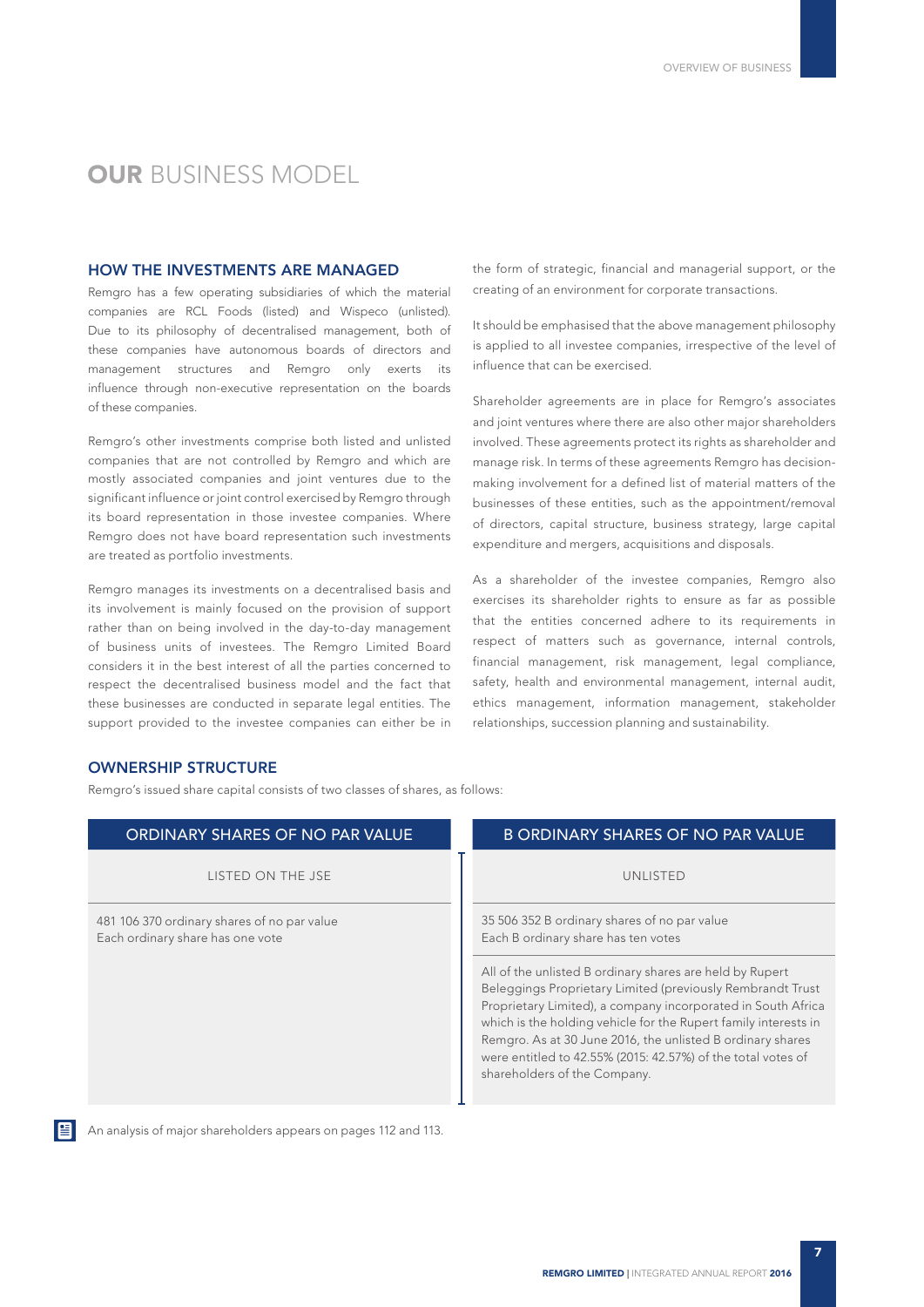#### INVESTMENT PHILOSOPHY

Remgro invests in businesses that can deliver superior earnings, cash flow generation and dividend growth over the long term. This involves the acquisition of meaningful interests in companies in order to have significant influence. Sound management is an important investment criterion. Remgro focuses on the Southern African market but international opportunities will be considered with reputable partners. Remgro forges strategic alliances on a partnership basis and endeavours to add value where possible. The purpose is to ensure superior returns to shareholders by way of sustainable dividend and capital growth.

- Emphasis on investments that will make a significant contribution to Remgro's earnings
- Significant influence and board representation are integral
- Preference for unlisted investments
- Investments in listed entities where Remgro can identify value over the long term
- Focus on South African investments and other African countries through investee companies
- Will consider investments in other countries on an opportunistic basis
- Future sector focus:
	- Financial services
	- Food, liquor and home care
	- Healthcare
	- Infrastructure

## Remgro's investment strategy

- Prevailing culture and ethics of the Board and management team
- Expected return on investment greater than Remgro's Weighted Average Cost of Capital
- Environmental footprint of the enterprise
- Viability of products and services and their life cycles
- Social responsibility awareness of the enterprise
- Barriers to entry

### Investment criteria (*inter alia*)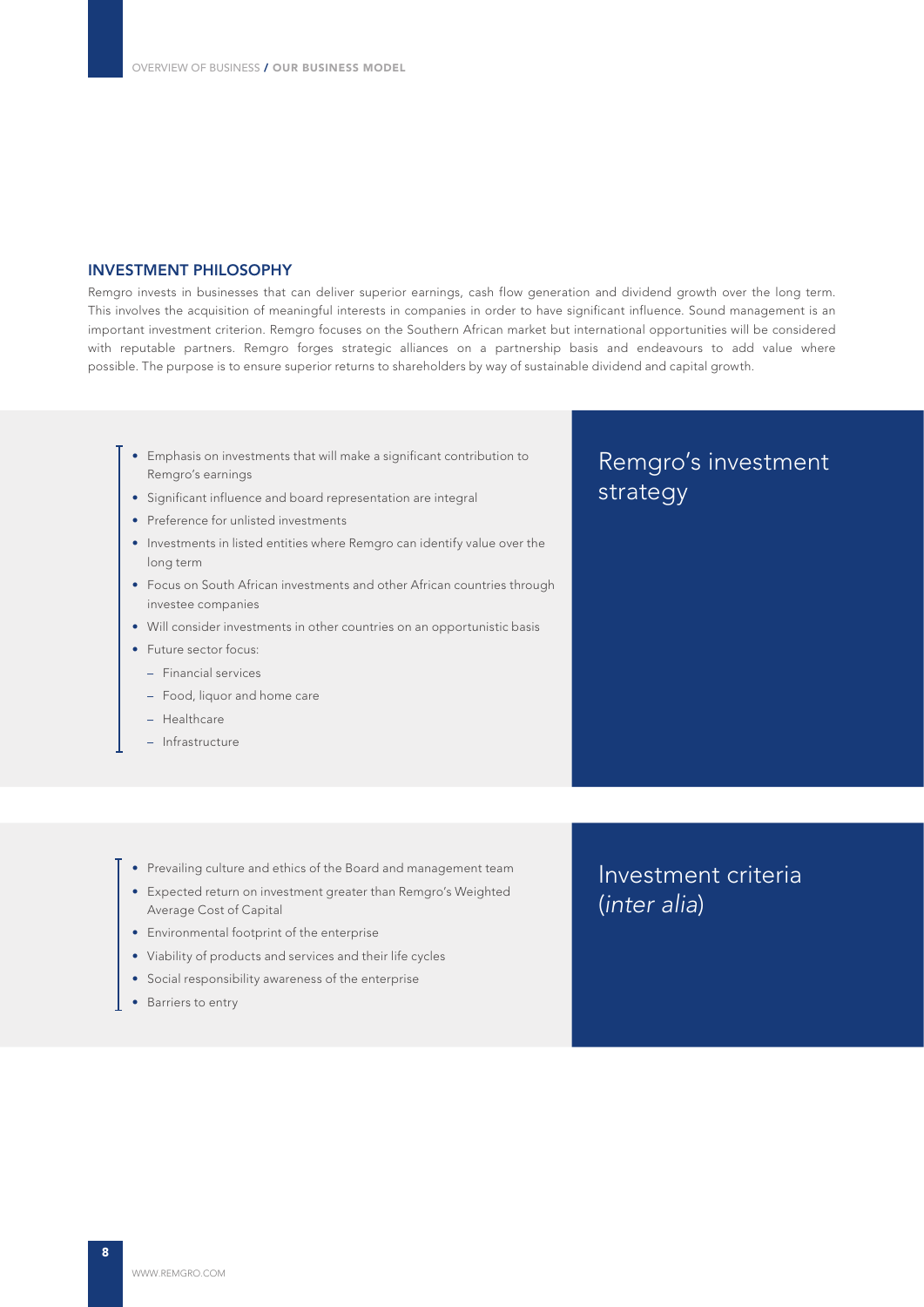## UNDERSTANDING THE BUSINESS OF AN INVESTMENT HOLDING COMPANY

#### **GENERAL**

The business of an investment holding company differs substantially from that of an operating company. In the latter case products and/or services are being sold at a certain gross profit margin, thereby creating revenue and cash inflows for the entity concerned. Strong cash flows and shareholder value are accordingly created by increasing revenue, as well as by limiting expenditure and optimising operational efficiencies, thus increasing the net profit from which dividends can be paid to shareholders.

In the case of an investment holding company no products and/or services are being sold. This, together with the specific accounting treatment that is required for different classes of investments in terms of International Financial Reporting Standards, has the effect that the net profit of an investment holding company is not always a fair reflection of its underlying cash flows and financial soundness. Similarly, the variance in net profit between reporting periods will not always be a good indication of the trend in dividends to be paid to shareholders. The value and performance of the underlying investments, rather than the activities at holding company level, will thus to a large extent determine the value created by investment holding companies for their shareholders, although deal-making at holding company level could add significant value.

In the section below we aim to provide more information on the following:

- How we make our money; and
- Distributions to shareholders.

#### HOW WE MAKE OUR MONEY

In order to understand how Remgro makes its money, one first needs to understand its reported results.

Remgro's statutory reported net profit consists primarily of the following:

- Consolidated results of its operating subsidiaries, i.e. RCL Foods and Wispeco;
- Equity accounted results of its investments in associates and joint ventures, e.g. FirstRand, RMBH, RMI and Mediclinic, the four biggest contributors towards net profit;
- Profits realised on the sale/distribution of investments;
- Dividends received from investee companies not classified as subsidiaries, associates and joint ventures, e.g. the Milestone China Funds and the Pembani Remgro Infrastructure Fund;
- Interest received;
- Interest paid;
- Net corporate costs, including remuneration and other benefits paid to employees; and

As is evident from the above, the dividends received from operating subsidiaries, associates and joint ventures are not included in Remgro's reported net profit. Furthermore, any profits realised on the sale/distribution of investments are also excluded from reported headline earnings.

Being an investment holding company, however, and contrary to the treatment in terms of accounting standards, the best approximation of Remgro's profit at holding company level ("at the centre") should, in our view, thus comprise the following:

- Dividends received from investee companies;
- Interest received:
- Profit/loss on the realisation of investments;
- Net corporate costs, including remuneration and other benefits paid to employees;
- Interest paid:
- Taxation paid; and
- Foreign exchange movements.

The net result of the above approximates cash generated at the centre in order to make new investments and/or pay dividends to shareholders.

Given its nature as an investment holding company and the substantial amount of cash held, cash handled, cash management and the control of treasury risks are regarded as very important. This includes the management of movements in foreign exchange rates and this area is covered in more detail in the Chief Financial Officer's Report on page 25. Also refer to page 28 for a detailed analysis of "cash movement at the centre" for the year under review.

Remgro further measures its performance in terms of the increase in its intrinsic net asset value. This measures the growth in the underlying value of the various investee companies. Refer to the Chief Executive Officer's Report on page 20 for a detailed analysis of Remgro's intrinsic net asset value.

#### DISTRIBUTIONS TO SHAREHOLDERS

Dividends to shareholders are funded from dividend income and interest received at the centre.

In terms of normal dividends to shareholders, it is the Company's objective to provide shareholders with a consistent annual dividend flow which at least protects them against inflation, throughout the economic cycles.

As in the past, in special circumstances, the Company will consider other distributions in the form of special dividends or the unbundling of investments to shareholders.

• Taxation.

图

目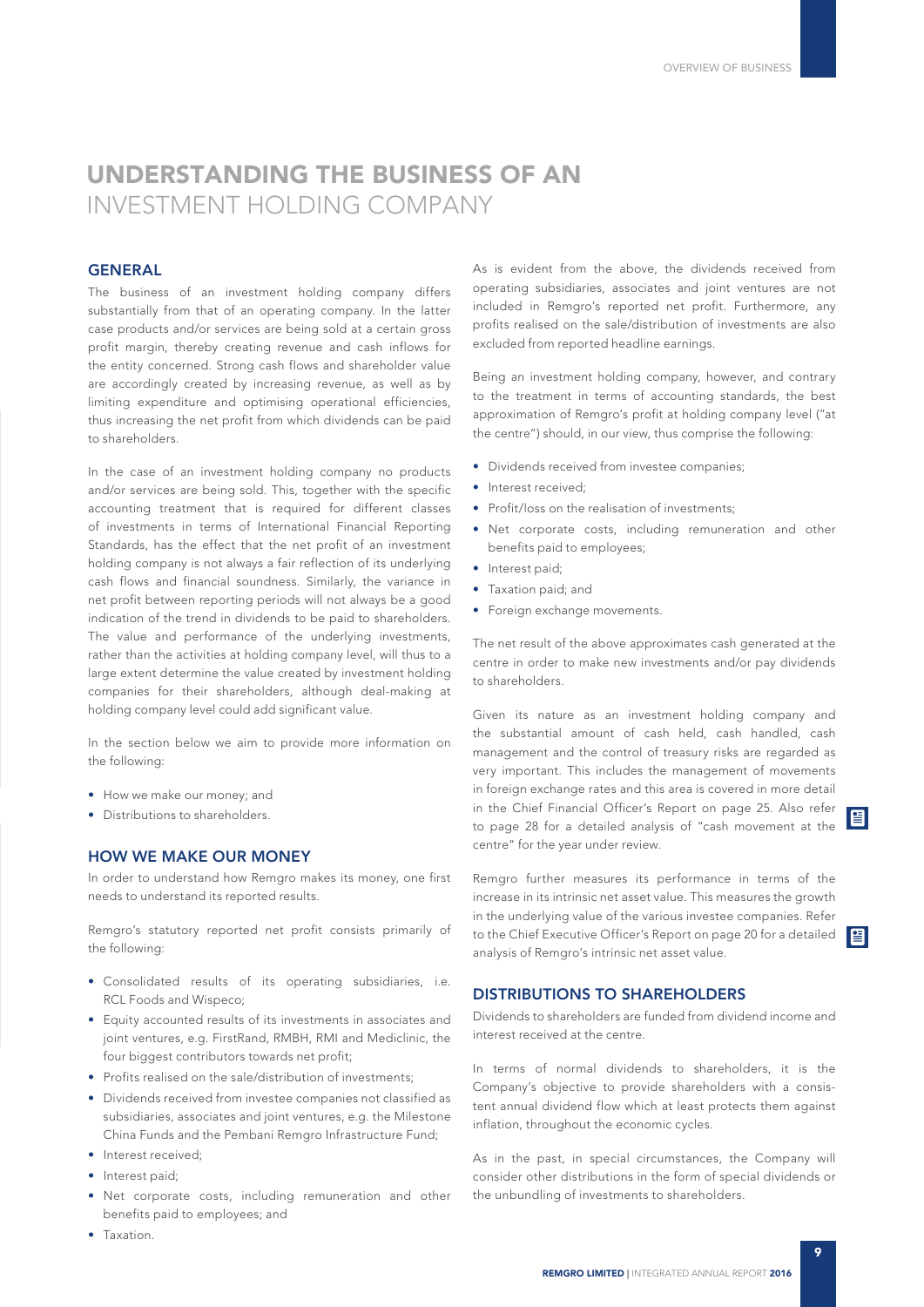## KEY OBJECTIVES AND PRINCIPAL INTEGRATED RISKS

REMGRO'S KEY OBJECTIVES

## Managing with a view to maximising value creation and sustainable growth

# 1

We focus on the creation of shareholder value and sustainable growth by investing in businesses that can deliver superior earnings and dividend growth over the long term.



This objective is underpinned by Remgro's investment philosophy and strategy and also its understanding of all risks and opportunities associated with the Group's investment portfolio.



These risks and opportunities are continuously measured against the risk appetite and risk-bearing capacity determined by the Board.

### Doing business ethically

# 1

By always considering the impact of the Company's strategy on the commercial sustainability of the Company, the indirect impacts on the society in which it operates, as well as the environment, results in being a responsible corporate citizen and investor.



Leadership based on ethical foundations results in a culture of ethical and moral behaviour and compliance with laws, rules, codes and standards.

3

Thereby positioning ourselves as an investment partner of choice.